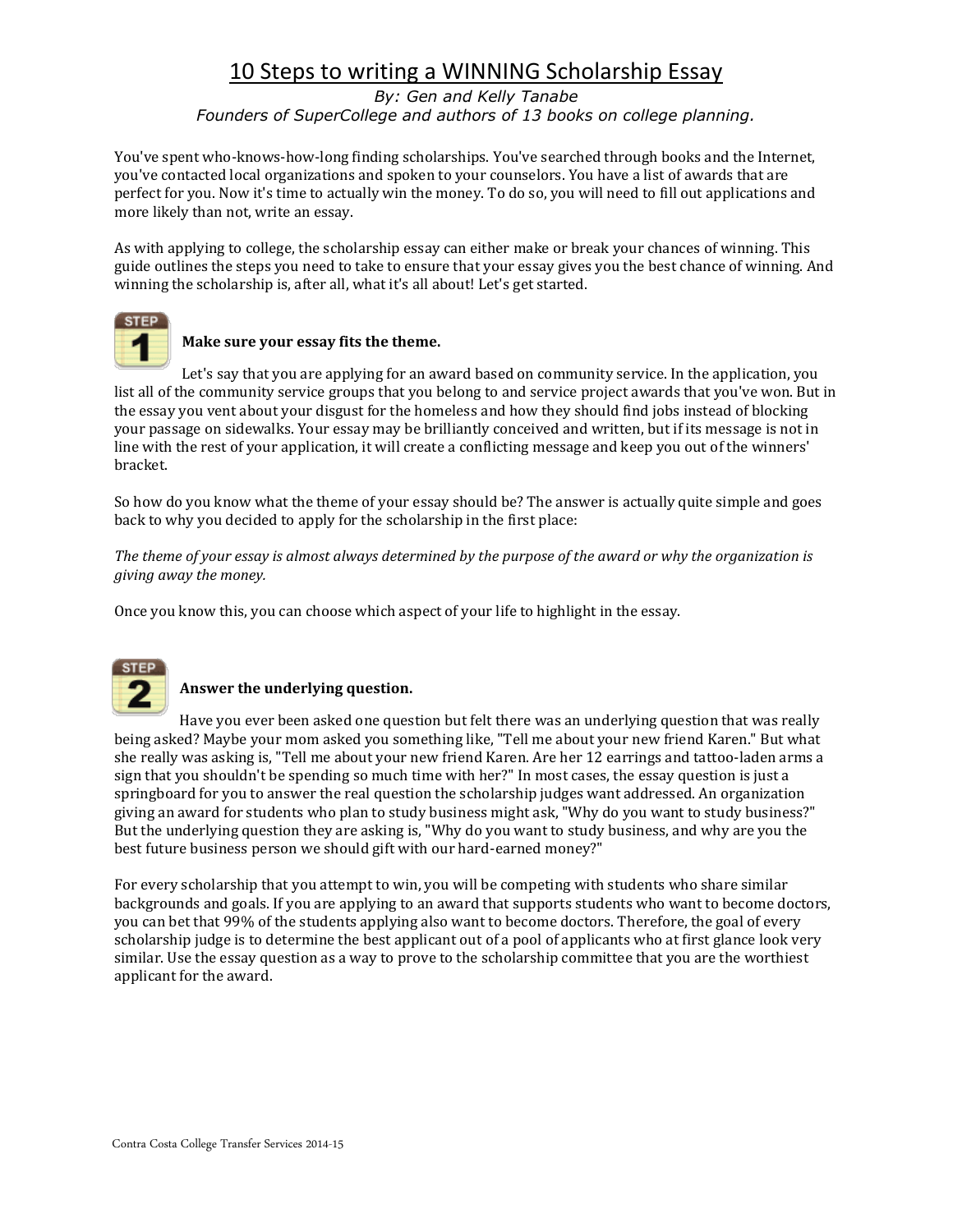*By: Gen and Kelly Tanabe Founders of SuperCollege and authors of 13 books on college planning.*



## **Share a slice of life.**

As you are explaining why you deserve to win, it is important that you also reveal something about yourself. Obviously, in the short space of 500 to 1,000 words, you can't cover everything about you. This is why one of the most effective techniques is to share a "slice of your life." In other words, don't try to explain everything. Just focus on one aspect of your life. If you are writing about your involvement in an activity, it may be tempting to summarize your involvement over the years and list numerous accomplishments. However, this would sound more like a resume (which by the way you should include with every application) and it would not tell the judges anything new. However, if you focus on just one aspect of an experience, you could spend some time going below the surface and share something about who you are, which would be far more memorable. In other words, you would be sharing a slice of your life.



#### **Show passion in your writing.**

As a student you have written a lot of essays. And let's be honest—most were probably on topics you didn't care much about. You might be tempted to approach the scholarship essay in the same way that you did when writing about the Roman Aqueducts, but this would be a tragic mistake. The last common feature of all winning essays is that they are written on subjects about which the author is truly passionate. It is very difficult to fake passion for a subject. (Just try to be excited throughout your Uncle Larry's hour-long slideshow of his tonsil operation.)

But when you are genuinely enthusiastic about something, it does not take much effort for that energy to naturally show in your writing. Therefore, when you are choosing a topic, be sure it is something you truly care about and are interested in. Without even trying, you will find that your sentences convey an excitement that the reader can almost feel.



### **Be specific.**

A common mistake in essay writing is to use general statements instead of specific ones. Don't write, "Education is the key to success." Instead, give the judges a slice of your life that shows them how education has impacted your life in a single experience or realization. If you are writing about your desire to become an astronaut, you might explain how this started when your father bought you a model rocket for the Christmas you were five years old. Focusing on a specific example of your life will help readers relate to your experiences and ensure that your essay is memorable and (as a bonus) original.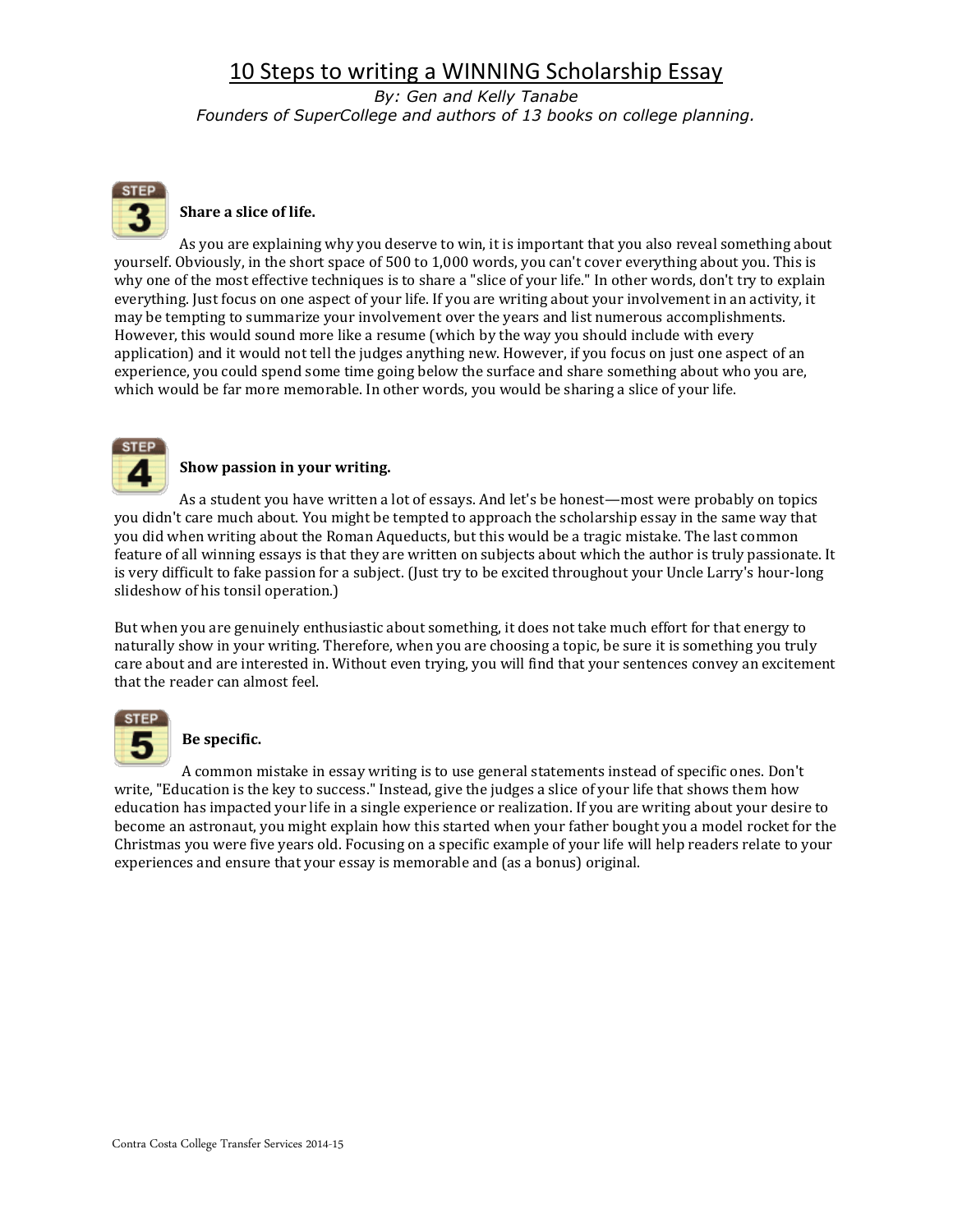*By: Gen and Kelly Tanabe Founders of SuperCollege and authors of 13 books on college planning.*



### **Have a thesis statement.**

It sounds obvious, but make sure that your essay has a clear point—many students' essays don't. Whether you are describing the influence of your father or the effect of World War II on race relations, you must have a central idea to communicate to the reader. To see if your essay has a central thesis, try this simple exercise. Ask yourself, "What is the point of my essay in a single sentence?"

Here are some answers that would satisfy the question for essays on independence and drug addition, respectively:

"Growing up in the country taught me to be independent." "Treatment of addiction is the only way to win the war on drugs."

If you cannot condense the point of your essay into a single sentence, then the main point may not be clear enough. Or worse, your essay may not have a thesis.



#### **Build on your accomplishments.**

Winning a scholarship is about impressing the judges and showing them why you are the best candidate for a monetary award. Your accomplishments, activities, talents and awards all help to prove that you are the best fit. Since you will probably list your activities on the application form, use the essay to expand on one or two of the most important ones.

However, don't just parrot back what is on the application. Use the opportunity to focus on a specific accomplishment, putting it into the proper context. Share details. Listing on the application that you were a stage manager for a play does not explain that you also had to design and build all the sets in a week. The essay allows you to expand on an achievement to demonstrate its significance.



### **Avoid the sob story.**

Tear-jerking stories may be popular subjects for television specials and song lyrics, but they rarely, if ever, win scholarships. A common theme students write about is why they need the scholarship money to continue their education. While this is a perfectly legitimate topic, it is often answered with an essay filled with family tragedies and hardships—a sob story. Again, there is nothing wrong with writing about this topic, but don't expect to win if the intent of your essay is to evoke pity.

If your main point (remember our test) is this: "I deserve money because of the suffering I've been through," you have a problem. Scholarship committees are not as interested in problems as they are in solutions. What have you accomplished despite these hardships? How have you succeeded despite the challenges you've faced? This is more significant and memorable than merely cataloging your misfortunes.

Unfortunately, the sob story is one of the more common types of essays that are written by students, and it is hard to stand out when you are telling the same story that literally hundreds of others are also writing. Remember that every applicant has faced difficulties. What's different and individual to you is how you've overcome those obstacles.